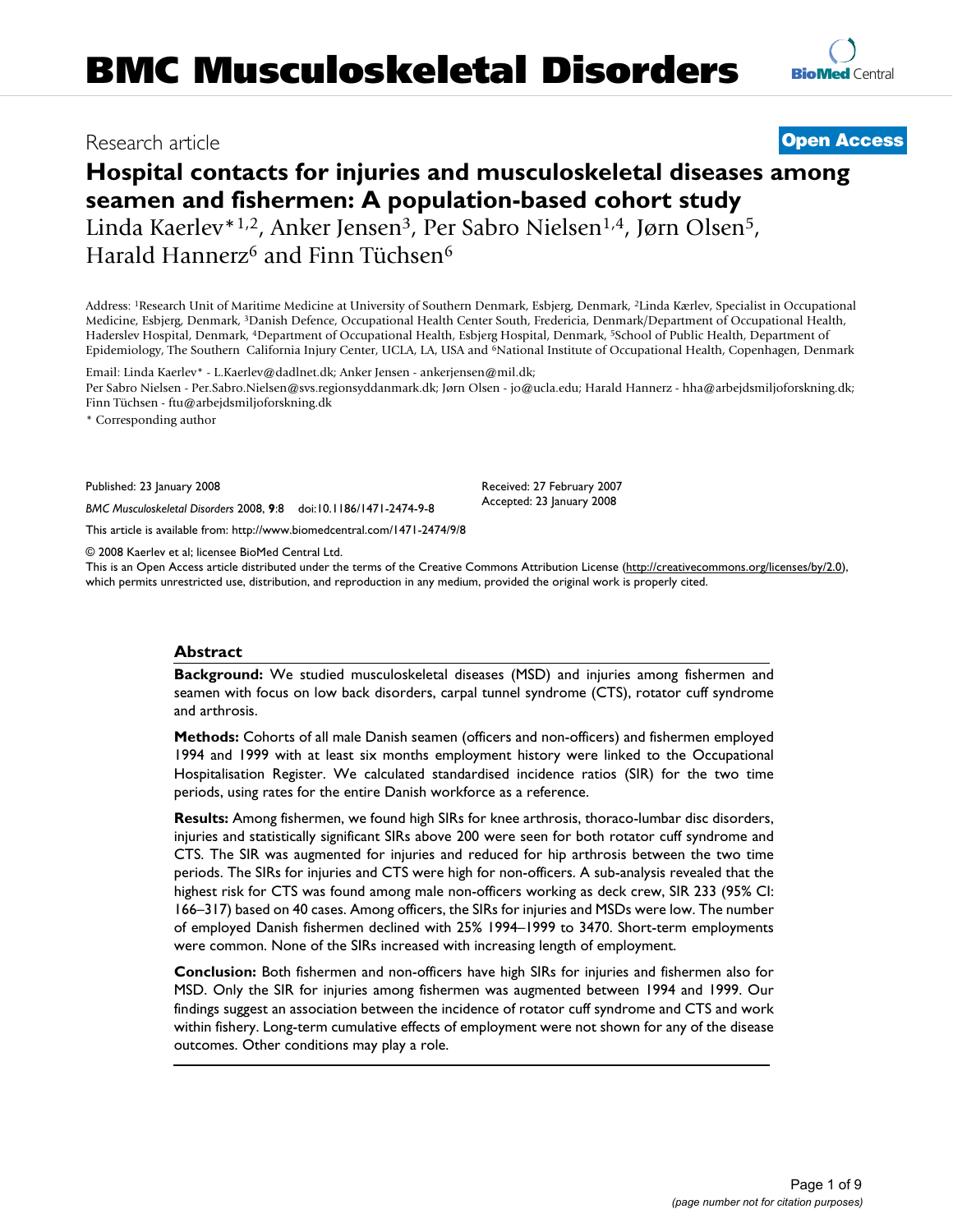## **Background**

Studies from many countries have claimed that the occurrence of lesions and musculoskeletal disorders (MSD) among fishermen is generally high, although substantial national differences in the working conditions of the fishing industry do exist [1-13]. In a recent study among fishermen in the United States, musculoskeletal symptoms causing work disruption in the past 12 months were reported by 38.5%, with low back symptoms accounting for 17.7%, followed by pain in the hands or wrists and shoulders, each location accounting for 7% of the cases [14]. In a recent pilot interview study in 2004 among 39 Danish fishermen, rotator cuff syndrome and carpal tunnel syndrome seemed to be common problems but mainly among the older fishermen (age above 50) [15]. Depending on job title on board, the fishermen reports handling the ice and the catch as major physical demanding factors especially in the past due to lack of automatisation. Although ice bands and band conveyors has been introduced on many vessels, some fishermen who work with ice in the hold still have physically demanding repetitive work with their shoulder elevated during work. Such working postures are known to be risk factors for damage to the shoulder tendons [16]. Fishermen doing repair on the net are known to have repetitive hyperflexing and twisting movements of the wrists, which are risk factors for development of carpal tunnel syndrome [17]. Finally fishermen have a high incidence of traumatic injuries to the shoulder or wrist during fishery.

Although recent studies have shown that heredity is a dominant factor in lumbar disc degeneration, heavy lifting and awkward working positions as well as obesity and joint injury may be modest risk factors for disc degeneration, and also for arthrosis of the knee and hip [18,19]. Factors augmenting the working conditions were bad weather conditions, small crews and long working hours [14,20,21]. A high frequency of work-related diseases and injuries has been reported in earlier studies of seamen [22-24].

Fishing methods have continuously evolved throughout recorded history and especially in the recent decades advances in mechanization of gear handling, improved performances of vessels and motorization, computer technology, navigation aids and fish detection have been seen. Similarly, the Danish merchant fleet has modern ships, staffed mainly by native officers and a growing number of foreign crew. We would expect that improvements in mechanization would be reflected in a decline in incidence rates for MSDs for seamen and fishermen. However, several studies of fishermen have identified methodological difficulty inherent in identifying the population at risk and in following them up [9].

We aimed to study whether hospitalizations for thoracolumbar disc disorders, arthrosis of the knee and hip, rotator cuff syndrome, carpal tunnel syndrome and injuries were more common among seafarers (by job type) and fishermen than for other economically active Danes, comparing two employment time periods, 1994 and 1999, and whether the standardised incidence ratios (SIR) increased with length of service.

## **Methods**

The present study population has already been described in detail [25,26]. Two five-year follow-up studies, one starting 1 January 1994 and the other 1 January 1999, were performed to examine potential changes over time in the SIRs of different diseases among Danish seamen and fishermen. A third follow-up study examined hospital contacts in the time period 1994–2003 as a function of length of service in the time period 1964–1993. Incidence rates were obtained by linking data from the Occupational Hospitalisation Register (OHR) to occupational cohorts extracted from the Danish Seafarer Registry (seamen) and from the fishing boat yearbooks, fishery yearbooks, the Danish Maritime Authority (DMA) files, tax and pension registries (fishermen) [23-28].

#### *Occupational cohorts*

The cohort of Danish seamen was based upon individual data files kept at the Danish Seafarer Register. This data source is administered by the DMA and is regarded as almost complete and suitable for research purposes [27]. It is compulsory for the shipping companies to send a copy of the employment contract to the DMA each time a seaman signs on and off a Danish ship. Such information is also kept for retired or deceased seamen. The Registry has been computerised since 1986 and it includes information on name, birthday, job title, name and call signal of the ship, and dates of start and end of each employment period.

The fishermen cohort was established by using different data sources, which we believe cover all professional fishermen in the country. Company information was extracted from fishing boat yearbooks, fishery yearbooks, the DMA files, and tax files. The aim was to identify all fishing boats in the Danish fishing industry operating from 1989 to 1998, their owners and their company identification code. This code was used to extract employee data from the ATP Registry, the largest national pension scheme. The ATP holds data on the occupational history of each person employed on board all the registered fishing boats. It is compulsory for all companies in Denmark with employees working for 9 hours or more per week to participate in a non-contributory pension scheme. In addition, seamen and fishermen with a permanent address in Denmark also have a unique 10-digit Personal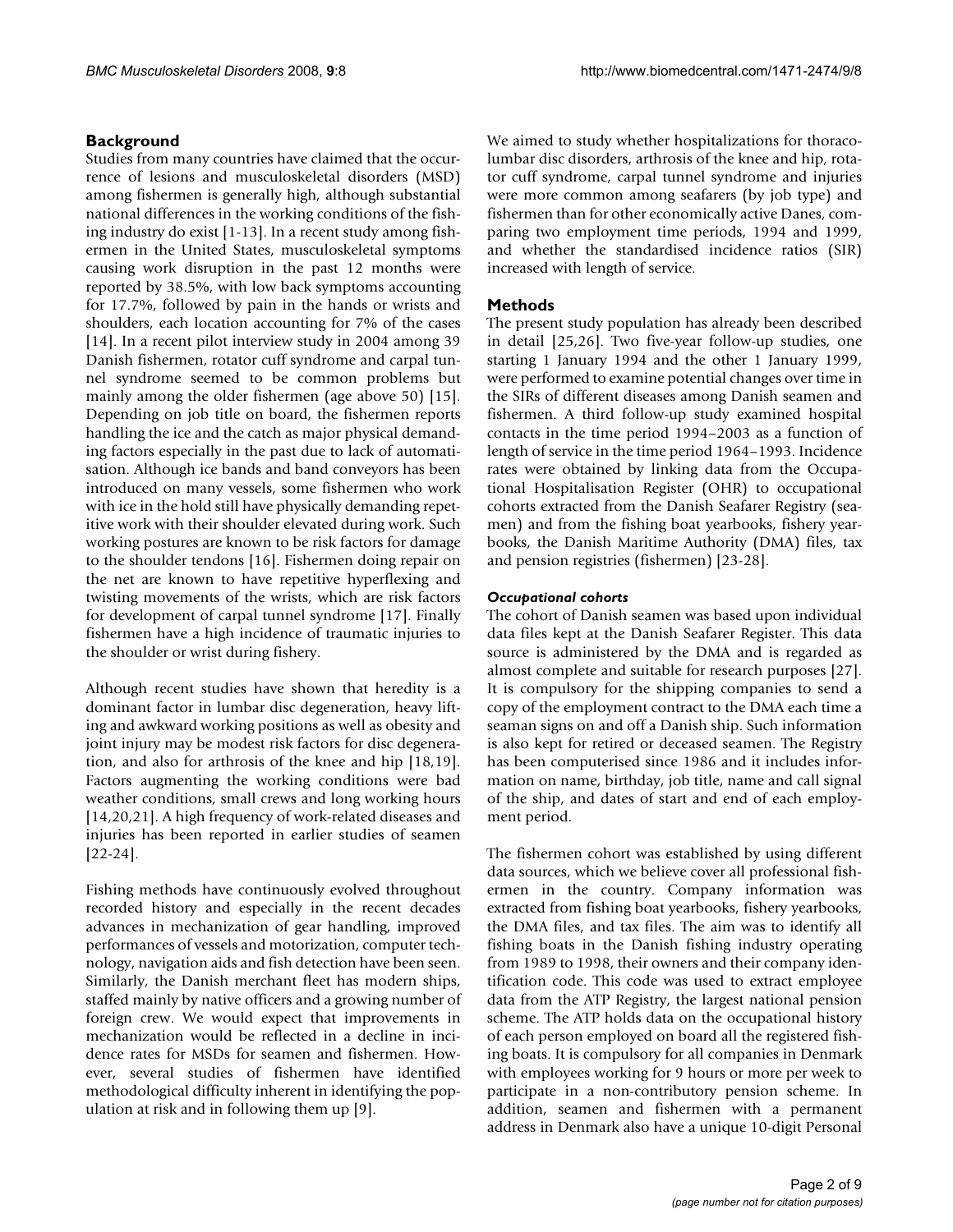Identification Number (PIN), which has been assigned to each Danish resident since 1968. The number includes information on birthday and sex, and it is used by all authorities for registration purposes. We used the PIN to link the occupational data with each fisherman's or seaman's hospital contacts as an inpatient or outpatient as recorded by the nationwide Occupational Hospitalisation Register OHR [29].

## *Inclusion criteria*

A total of 36,113 officers and non-officers of either gender (persons with and without residence in Denmark) and 11,755 male fishermen with a PIN were initially retrieved from the files of the DMA and the pension registry. Due to a high turn-over of the cohorts, we restricted the cohorts to include only those employed at two baselines at 1 January 1994 and at 1 January 1999 together with information about their job history with length of service within the trades. Short-term employments were common: 30.6% of the seamen and 41.9% of the fishermen had in 1989–1998 a total length of service of less than 6 months. We therefore made restrictions for the length of service in the definition of the occupational groups.

Inclusion criteria for follow-up of hospital contacts in the OHR during 1994–1998 were an age between 20 and 59 years on 1 January 1994, Danish residency according to the centralised person register, employment according to the employment classification module, and a total service as a seaman or fisherman of at least six months during 1989–1993 according to the occupational registers. The same inclusion criteria were used for the follow-up of hospital contacts in the OHR in 1999–2003, except that the starting date was 1 January 1999. This cohort consisted of individuals who were employed as seamen or fishermen 1 January 1999 and who had been in these occupations for at least 6 months during 1994–1998. There was a 32% overlap between the two cohorts. A total of 10,231 seamen and 4,570 fishermen were included at baseline 1994 and followed up for diseases in the OHR 1994–1998 and 11,242 seamen and 3,470 fishermen were included at baseline 1999 and followed up for diseases in the OHR 1999–2003 (see Figure 1 and Table 1).

For the follow-up study on hospital contacts in the OHR in the time period 1994–2003 as a function of length of service in the time period 1964–1993 we included those with at least three months of service in the time period 1964–1993. We used the same inclusion condition as above with regard to employment status at the starting date 1 January 1994, and we added the conditions that a person had to be at least 30 years old and employed as a seaman or fisherman some time during 1993 (the year preceding the baseline date) (Figure 1).

## *Occupational Hospitalisation Register*

The OHR holds information on each individual obtained through record linkage of three Danish national registers: The centralised civil registration system (CRS), the national hospital patient register and the employment classification module. The national hospital patient register has existed since 1977 and contains data from all national public hospitals (more than 99% of all admissions). In the time period 1977–94, the register only included inpatients, but since 1995 it has also included outpatients and emergency ward visits [29]. Since 1994, the diagnoses have been coded according to the International Classification of Diseases, 10th revision (ICD-10). The CRS contains information on gender, addresses and dates of birth, death and migration for every person who is or has been a Danish resident at any time between 1968 and present time. A person's employment status is registered annually in the employment classification module [30]. In Denmark, hospitals services are free of charge and the national health system is tax financed. For most of the population, a hospital is within a driving distance of 30 minutes or less.

## *Follow-up for diagnoses in the Occupational Hospitalisation Register*

Each person was linked to the files of the nationwide OHR using the PIN. Observation began either on 1 January 1994 or 1 January 1999. The follow-up ended at the date of the hospitalisation for the diagnosis under study, date of death, date of emigration, or at the end of study (31 December 1998 or 31 December 2003), whichever came first. Person-years (PY) at risk were calculated for each individual.

A number of diagnoses were chosen for follow up because previous studies of seamen and fishermen or a recent pilot interview study among Danish fishermen have shown that they may be associated with these occupations [15]. The ICD-10 codes were selected before the study started and included the ICD-10 codes M00–M99 (diseases of the musculoskeletal system and connective tissue), M16 (arthrosis of the hip), M17 (arthrosis of the knee), M51 (thoraco-lumbar disc disorders), M75 (shoulder lesions), M75.1 (rotator cuff syndrome), S00–S99 + T00–T98 (injury, poisoning and certain other consequences of external causes), and G56 (carpal tunnel syndrome). The study was performed in accordance with the requirements of the Ethics Committees in Denmark.

## *Statistical analyses*

All Danish ships were classified by a code in the registry according to their main use in the periods, e.g. passenger ship, gas tanker or product/chemical tanker. For each 5 year period before start of follow-up, each study participant was assigned to the type of ship on board which he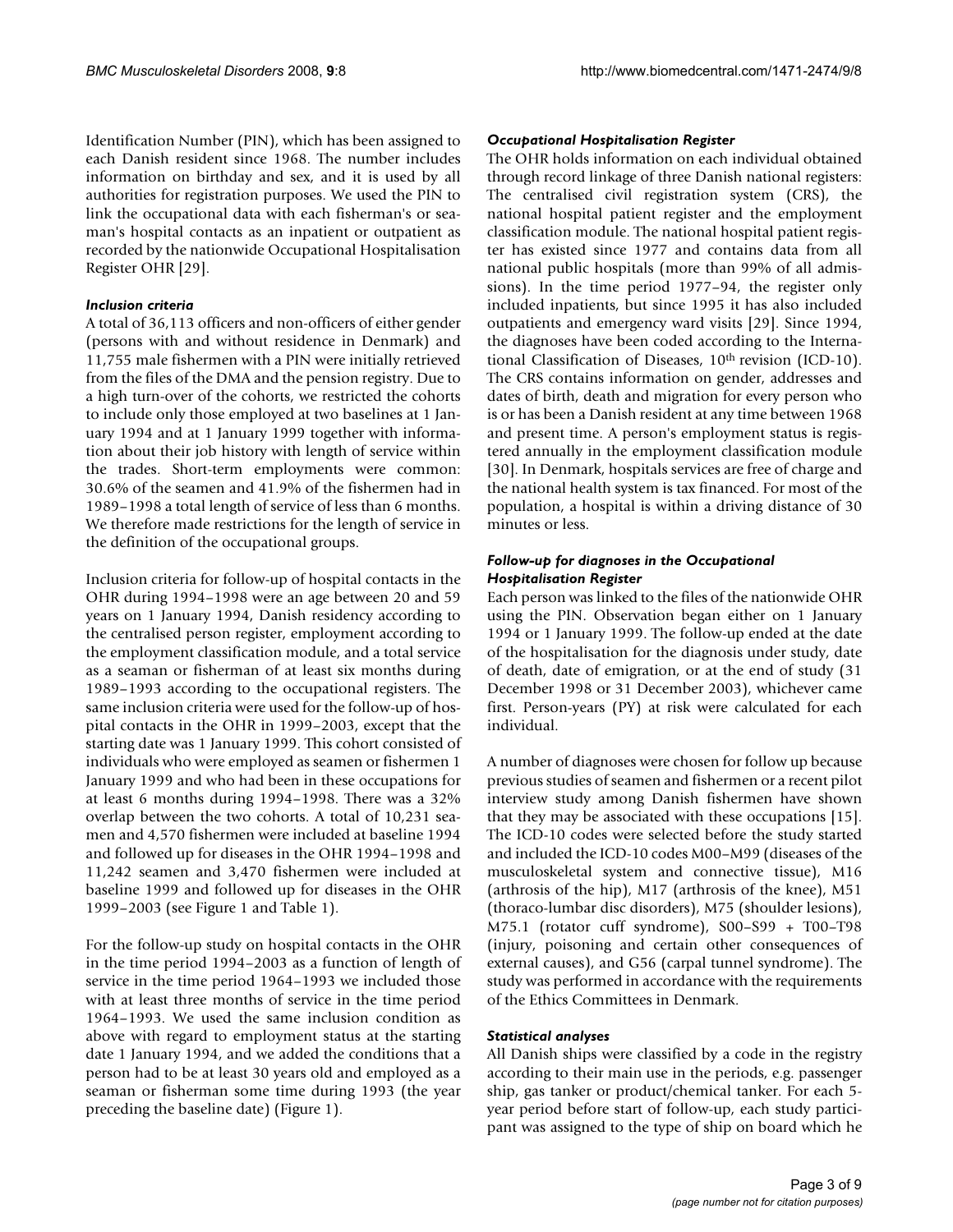

## **Figure 1**

**Selection of the study bases**. Inclusion and exclusion criterias for the occupational cohorts of seafarers and fishermen (identified from registries with detailed information) and linkage to the Occupational Hospitalisation Register (OHR).

worked during his latest known employment within that 5-year period. Evaluations also took into account the job title of the most recent employment before follow-up which was expected to reflect the seaman's social class membership. Data were only analysed for men.

The SIR was calculated as 100 multiplied by the ratio between the total number of observed cases with a specific hospital diagnosis and the total number of expected cases. The latter was calculated by multiplying the PY at risk during the follow-up period in each five-year age and calendar year group by the corresponding sex-specific rates of hospital contacts among economically active people in the total Danish population. Their corresponding 95% confidence intervals (95% CI) were estimated assuming a Poisson distribution for the observed number of cases with a specific diagnosis. For the SIRs, we calculated exact intervals when the observed number of cases was less than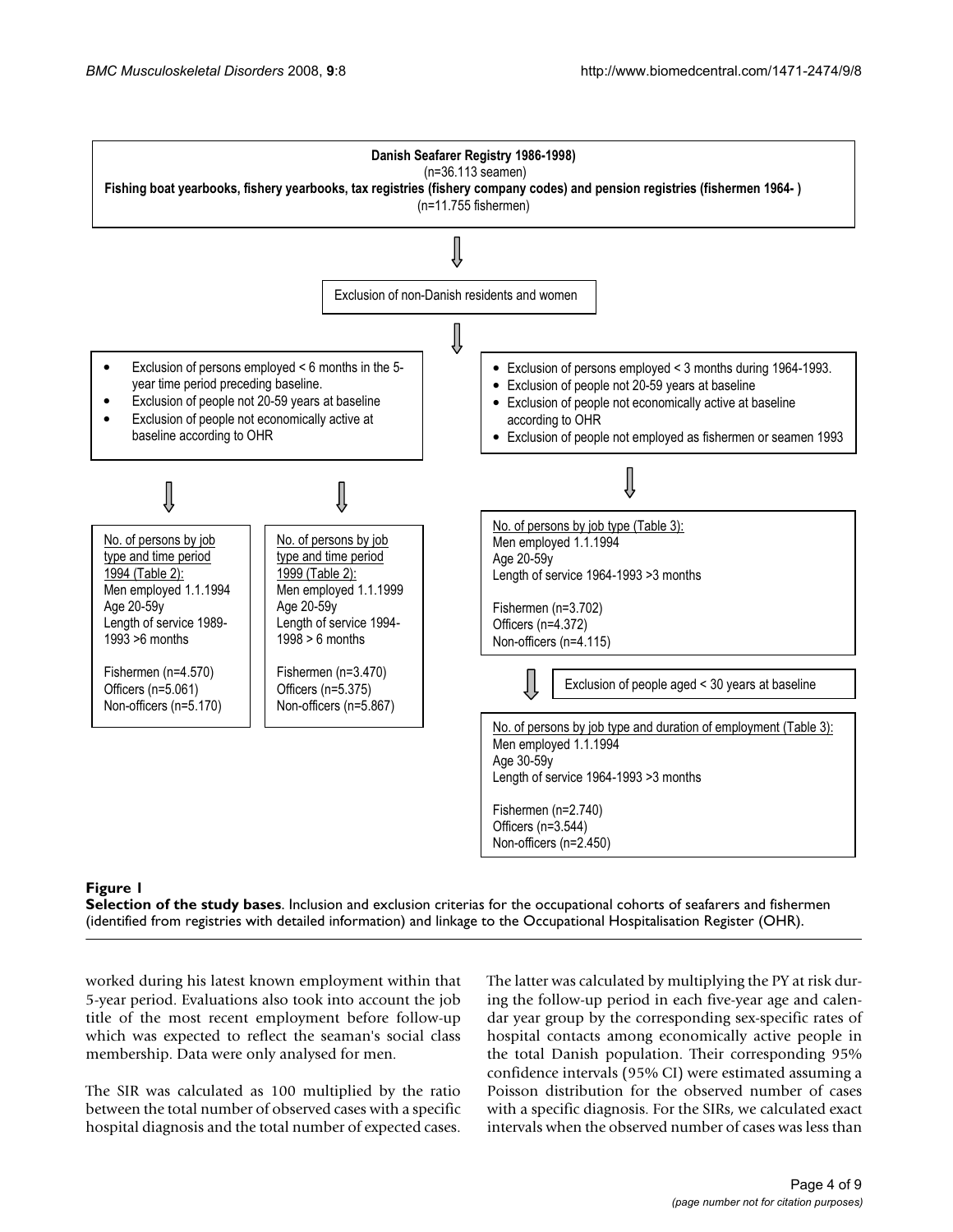|                 |                       | Baseline I January 1994 |                                    |                    |      |                        |      |        | Baseline I January 1999     |                    |      |                        |                  |  |  |  |
|-----------------|-----------------------|-------------------------|------------------------------------|--------------------|------|------------------------|------|--------|-----------------------------|--------------------|------|------------------------|------------------|--|--|--|
|                 | lob type <sup>1</sup> |                         | Number Mean age <sup>2</sup> Years | Vital status       |      |                        |      | Number | Mean age <sup>2</sup> years | Vital status       |      |                        |                  |  |  |  |
|                 |                       |                         |                                    | Alive <sup>3</sup> |      | Emigrated <sup>4</sup> |      |        |                             | Alive <sup>3</sup> |      | Emigrated <sup>4</sup> |                  |  |  |  |
| Characteristics |                       | N                       |                                    | N                  | ℅    | N.                     | %    | N      |                             | N                  | %    | N                      | %                |  |  |  |
| Fishermen       | <b>Fishermen</b>      | 4570                    | $37.2 \pm 9.8$                     | 4468               | 97.8 | 58                     | 1.3  | 3470   | $39.5 \pm 10.1$             | 3397               | 97.9 | 45                     | $\overline{1.3}$ |  |  |  |
| Seamen          | Officers              | 5061                    | $40.2 \pm 10.0$                    | 4942               | 97.7 | 167                    | 3.3  | 5375   | $41.3 \pm 10.2$             | 5253               | 97.7 | 165                    | - 3. I           |  |  |  |
|                 | Non-officers          | 5170                    | $35.0 \pm 11.1$                    | 5037               | 97.4 | 192                    | -3.7 | 5867   | $37.2 + 11.4$               | 5731               | 97.7 | 171                    | 2.9              |  |  |  |

**Table 1: Number and characteristics of Danish fishermen and seamen at baseline by gender and occupation, men**

<sup>1</sup> Based on latest held employment before baseline.

2 Mean and standard deviation of age at baseline.

<sup>3</sup> Number and percentage of people alive at the end of the follow-up period.

4 Number and percentage of people having emigrated during the follow-up period.

100. Otherwise, we used the propagation of error formulas and normal approximation to estimate a 95% CI around the logarithm of risk ratio, thereafter transforming it into a 95% CI around the risk ratio. We controlled for age and county at baseline, and for the seamen we also controlled for type of ship (passenger ship versus other).

Length of service was divided into three categories approximately corresponding to tertiles. For fishermen we used the categories  $3-71$  months,  $72-143$  months, and  $> = 144$ months based on income data from the pension registry. For seamen we used the categories 3–35 months, 36–71 months, and  $\ge$  72 months since the data for seamen was based on actual days at sea and, 6 months at sea correspond to a full income year. The same categories were thus applied for fishermen and seamen. For each occupation, we estimated adjusted relative risks for hospital contacts according to length of service by means of a multiplicative Poisson regression model with no interaction using SAS software version 8.1. We controlled for age and county at baseline and for the seamen we also controlled for type of ship (Passenger ship versus all other categories of ships). We used a likelihood ratio test to test for significance of length of service.

#### **Results**

According to days at sea, the percentage of male seamen with permanent residence in Denmark (as a percentage of all Danish and non-Danish seamen on Danish ships) was 88% for officers, 90% for engineers, 77% for deck crew, 77% for engine crew, 75% for galley and catering crew, and 64% for other professions. Short-term employments were common: 30.6% of the seamen and 41.9% of the fishermen had in 1989–1998 a total length of service of less than 6 months. We therefore made restrictions to more than 6 months of service in the definition of the occupational groups before analyses (figure 1).

Among male fishermen working in 1999, we found an overall high SIR for MSDs, and sub-analysis revealed high SIRs for arthrosis of the knee, thoraco-lumbar disc disorders, shoulder diseases especially rotator cuff syndrome, and injuries. We found high SIR values for carpal tunnel syndrome among fishermen in both the 1994 and the 1999 cohort. The SIR ratio between the two time periods showed a decline in hospital contacts for hip arthrosis among fishermen and an increased risk for injuries in the same group.

Overall, the SIRs for MSD among male seamen working as non-officers did not differ from those seen among economically active men in general. Significantly high SIRs were found in the 1999 cohort for injuries and for carpal tunnel syndrome (Table 2). A sub-analysis revealed that the highest risk for carpal tunnel syndrome was found among non-officers working as deck crew, SIR 233 (95% CI: 166–317) based on 40 cases (data not shown).

Officers had a statistically significant lower risk of MSD and injuries than economically active men at large.

We observed no statistically significant increase in the occurrence of any of the diseases under study among fishermen for the groups with middle (7 to 12 years) or long duration (more than 12 years) of employment compared with short length of employment (less than 6 years) (Table 3).

#### **Discussion**

Among male fishermen in 1999, we found an increased occurrence of injuries and MSD, and sub analysis showed increased SIRs for arthrosis of the knee, shoulder diseases, and carpal tunnel syndrome. Non-officer seamen had high SIRs for injuries and carpal tunnel syndrome, whereas officers had low SIRs. Long term cumulative effects of employment were not shown for any of the disease outcomes possibly suggesting a healthy worker effect.

The main strength of the present study is that it is based on a comparison between an old and a more recent cohort of seamen with the same type of employment details. Equally valid information was obtained for fishermen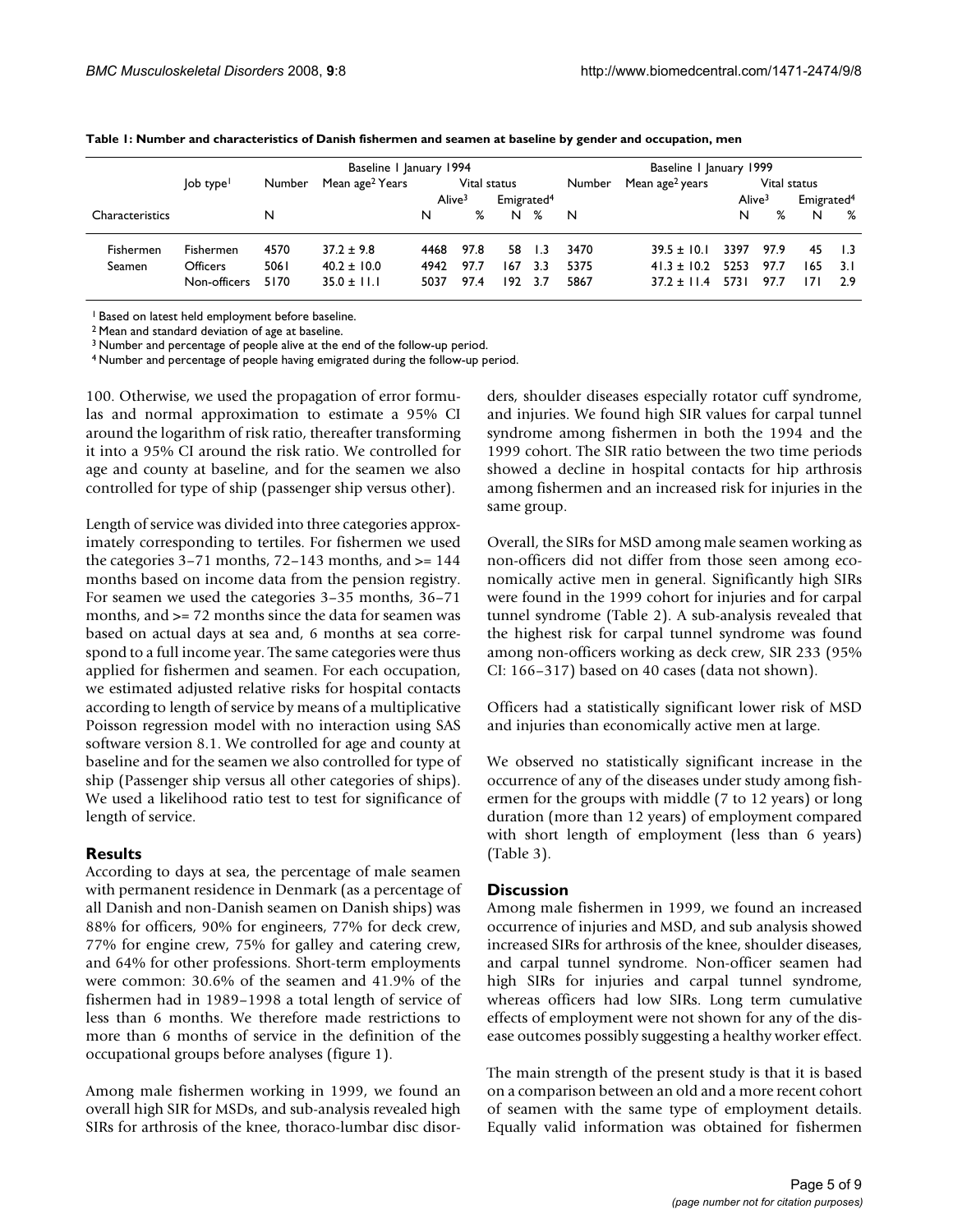|                 | SIR by job type and time period                                                                       |                 |              | 5.170 non-officers) | 1994-1998 SIR <sup>2</sup> (4.570)<br>fishermen, 5.061 officers, | 5.867 non-officers) |            | 1999-2003 SIR 3 (3.470)<br>fishermen, 5.375 officers, |                        |               |
|-----------------|-------------------------------------------------------------------------------------------------------|-----------------|--------------|---------------------|------------------------------------------------------------------|---------------------|------------|-------------------------------------------------------|------------------------|---------------|
| $ICD-101$       | <b>Disease</b>                                                                                        | Job type        | Cases        | <b>SIR</b>          | 95% CI                                                           | Cases               | <b>SIR</b> | 95% CI                                                | SIR ratio <sup>4</sup> | 95% CI        |
| M00-M99         | Diseases of the musculoskeletal system<br>and connective tissue                                       | Fishermen       | 546          | 122                 | $113 - 133$                                                      | 494                 | 118        | $108 - 129$                                           | 0.97                   | $0.86 - 1.09$ |
|                 |                                                                                                       | Officers        | 384          | 75                  | $68 - 83$                                                        | 499                 | 75         | $69 - 82$                                             | 1.00                   | $0.87 - 1.14$ |
|                 |                                                                                                       | Non-officers    | 530          | 107                 | $98 - 117$                                                       | 730                 | 106        | $98 - 114$                                            | 0.99                   | $0.88 - 1.11$ |
| M16             | Arthrosis of the hip - Coxarthrosis                                                                   | Fishermen       | 17           | 162                 | $95 - 260$                                                       | 5                   | 44         | $14 - 103$                                            | 0.27                   | $0.10 - 0.73$ |
|                 |                                                                                                       | Officers        | 8            | 51                  | $22 - 101$                                                       | 12                  | 58         | $30 - 101$                                            | 1.13                   | $0.46 - 2.76$ |
|                 |                                                                                                       | Non-officers    | 5            | 45                  | $15 - 106$                                                       | 15                  | 85         | $48 - 141$                                            | 1.89                   | $0.69 - 5.19$ |
| M <sub>17</sub> | Arthrosis of the knee - Gonarthrosis                                                                  | Fishermen       | 30           | 127                 | $86 - 181$                                                       | 37                  | 44         | $101 - 198$                                           | 1.13                   | $0.70 - 1.84$ |
|                 |                                                                                                       | Officers        | 28           | 89                  | $59 - 129$                                                       | 45                  | 102        | $74 - 136$                                            | 1.14                   | $0.71 - 1.83$ |
|                 |                                                                                                       | Non-officers    | 26           | $\mathbf{H}$        | $73 - 163$                                                       | 42                  | 110        | $80 - 149$                                            | 0.99                   | $0.61 - 1.62$ |
| M51             | Thoraco-lumbar disc disorders                                                                         | Fishermen       | 130          | 224                 | 189-266                                                          | 78                  | 178        | $ 4 -222$                                             | 0.79                   | $0.60 - 1.05$ |
|                 |                                                                                                       | <b>Officers</b> | 61           | 91                  | $70 - 117$                                                       | 63                  | 92         | $71 - 118$                                            | 1.01                   | $0.71 - 1.43$ |
|                 |                                                                                                       | Non-officers    | 65           | 112                 | $86 - 143$                                                       | 81                  | 122        | $97 - 151$                                            | 1.09                   | $0.78 - 1.51$ |
| M75             | Shoulder lesions                                                                                      | Fishermen       | 39           | 162                 | $115 - 221$                                                      | 50                  | 137        | $102 - 181$                                           | 0.85                   | $0.56 - 1.29$ |
|                 |                                                                                                       | Officers        | 25           | 87                  | $56 - 129$                                                       | 43                  | 74         | $53 - 99$                                             | 0.84                   | $0.52 - 1.38$ |
|                 |                                                                                                       | Non-officers    | 24           | 95                  | $61 - 141$                                                       | 66                  | 115        | $89 - 147$                                            | 1.22                   | $0.76 - 1.95$ |
| M75.1           | Rotator cuff syndrome                                                                                 | Fishermen       | 20           | 225                 | $138 - 348$                                                      | 21                  | 205        | $127 - 313$                                           | 0.91                   | $0.49 - 1.68$ |
|                 |                                                                                                       | Officers        | 9            | 84                  | $38 - 159$                                                       | 12                  | 72         | $37 - 125$                                            | 0.86                   | $0.36 - 2.03$ |
|                 |                                                                                                       | Non-officers    | 10           | 106                 | $51 - 195$                                                       | 9                   | 119        | $71 - 185$                                            | 1.12                   | $0.52 - 2.41$ |
| S00-S99         | Injury, poisoning and certain other<br>consequences of external causes (single<br>body region)        | Fishermen       | 1611         | 112                 | $107 - 118$                                                      | 1377                | 120        | $114 - 126$                                           | 1.07                   | $0.99 - 1.15$ |
|                 |                                                                                                       | <b>Officers</b> | 1081         | 68                  | $65 - 73$                                                        | 1286                | 67         | $64 - 71$                                             | 0.98                   | $0.90 - 1.06$ |
|                 |                                                                                                       | Non-officers    | 1900         | 110                 | $105 - 115$                                                      | 2352                | 112        | $108 - 117$                                           | 1.02                   | $0.96 - 1.09$ |
| T00-T98         | Injury, poisoning and certain other<br>consequences of external causes (more<br>than one body region) | Fishermen       | 371          | 98                  | $89 - 109$                                                       | 357                 | 118        | $106 - 130$                                           | 1.20                   | $1.04 - 1.39$ |
|                 |                                                                                                       | Officers        | 278          | 72                  | $64 - 81$                                                        | 316                 | 69         | $62 - 77$                                             | 0.96                   | $0.82 - 1.13$ |
|                 |                                                                                                       | Non-officers    | 565          | 125                 | $115 - 136$                                                      | 649                 | 120        | $111 - 129$                                           | 0.96                   | $0.86 - 1.07$ |
| G56             | Carpal tunnel syndrome                                                                                | Fishermen       | 48           | 315                 | $233 - 418$                                                      | 46                  | 292        | 214-389                                               | 0.92                   | $0.62 - 1.39$ |
|                 |                                                                                                       | Officers        | $\mathbf{1}$ | 63                  | $31 - 113$                                                       | 21                  | 85         | $52 - 129$                                            | 1.34                   | $0.65 - 2.79$ |
|                 |                                                                                                       | Non-officers    | 26           | 168                 | $109 - 246$                                                      | 42                  | 172        | $124 - 233$                                           | 1.03                   | $0.63 - 1.67$ |

**Table 2: Standardised incidence ratios (SIR) for muskuloskeletal diseases and injuries among male fishermen and seamen in Denmark by job type and time period**

<sup>1</sup> International Classification of Diseases (ICD) version 10.

2 At least 6 months employment 1989–1993. Follow-up of hospital contacts in 1994–1998. SIR adj. for county.

3 At least 6 months employment 1994–1998. Follow-up of hospital contacts in 1999–2003. SIR adj. for county.

4 Calculated if at least 5 cases were expected.

owing to the successful creation of a reliable fishermen cohort through a combination of several registries.

The possible disadvantages of the study were a high turnover of the cohort members and the lack of data on specific exposures. Approximately two thirds of the hospital contacts were outpatient visits. The level did not differ between seafarers and the population at large. The lack of information about outpatients in 1994 may have decreased the number of cases with MSD in this year, but this would be the case for both the seafarers and the rest of the Danish population (our comparison group). We have decided to keep the information on out-patients in the statistics, because we believe it gives valuable information. The number of Danish fishermen declined with 25% between 1994 and 1999 as seen in Table 1. Since we only included fishermen and seamen with an active employment in 1994 and 1999, respectively, we do not expect that this have changed the results.

We used the economically active Danish population as a reference group in order to reduce a healthy worker effect. Referral bias may constitute a problem in studies using hospital admissions as a measure of disease, but especially for diseases commonly treated outside hospitals, e.g. back pain, and for diseases for which people are only admitted to hospital if it progresses to a severe disease [31]. We do not expect to have eliminated a healthy worker selection bias by using other employed people as a reference. Selection into the workforce is job-specific and the healthy worker effect may have been further enhanced by the obligatory health examinations for seamen. We therefore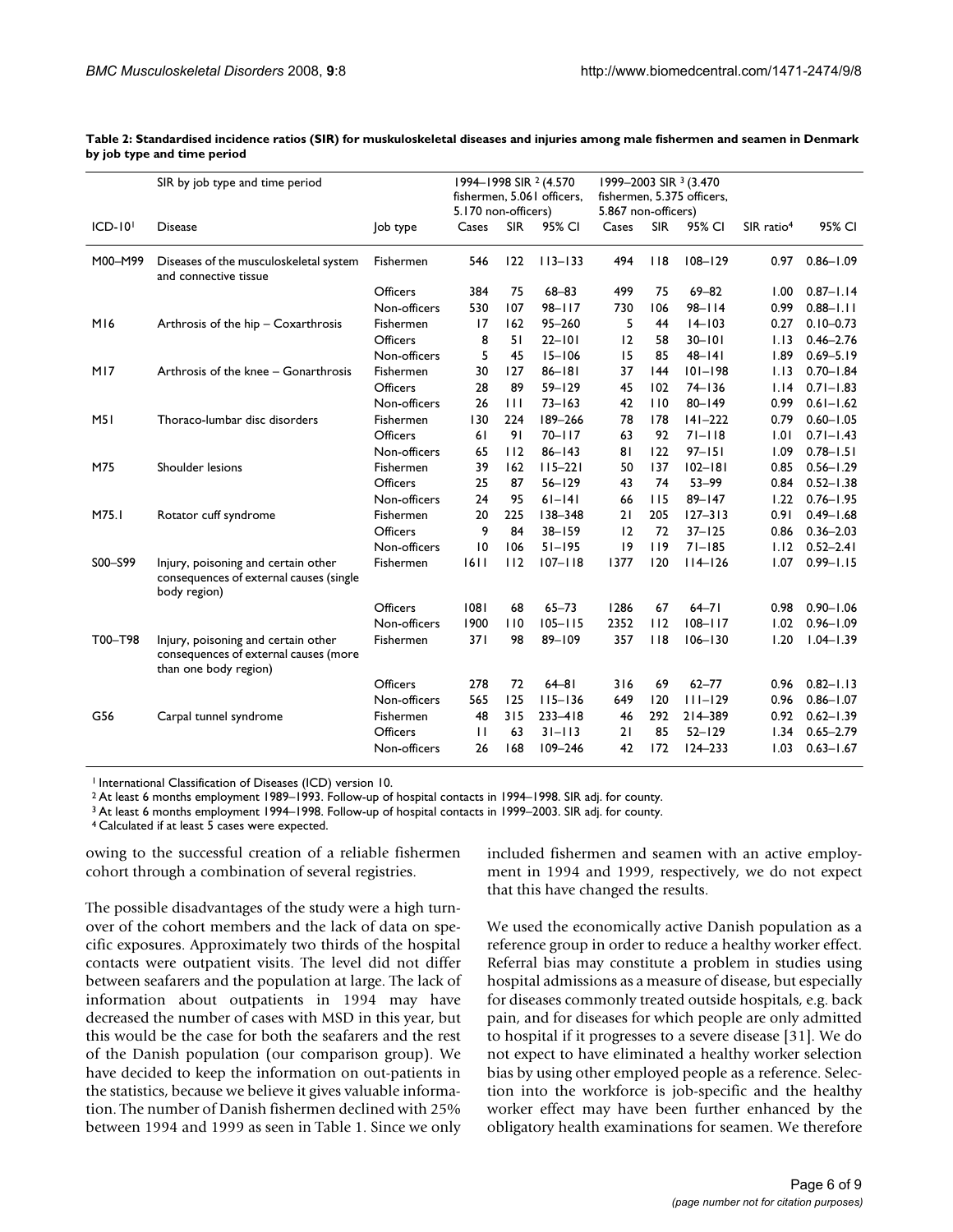|                 | SIR by job type and duration of employment                                                         |                 |       | Overall SIR adj. county <sup>2</sup> (3702<br>fishermen, 4372 officers, 4115<br>non-officers) |             |              | Short duration <sup>3</sup> (1001<br>fishermen 2252 officers, 1173<br>non-officers |                |                | Med. duration <sup>3,4</sup> (1136 fishermen,<br>1030 officers, 974 non-officers) | Long duration <sup>3,5</sup> (603)<br>fishermen, 262 officers, 303<br>non-officers) |           |               |                          |
|-----------------|----------------------------------------------------------------------------------------------------|-----------------|-------|-----------------------------------------------------------------------------------------------|-------------|--------------|------------------------------------------------------------------------------------|----------------|----------------|-----------------------------------------------------------------------------------|-------------------------------------------------------------------------------------|-----------|---------------|--------------------------|
| $ICD-101$       | Site                                                                                               | Job type        | Cases | <b>SIR</b>                                                                                    | 95% CI      | Cases        | <b>RR</b>                                                                          | Cases          | <b>RR</b>      | 95% CI                                                                            | Cases                                                                               | <b>RR</b> | 95% CI        | Prob ChiSq               |
| M00-M99         | Diseases of the musculoskeletal system and<br>connective tissue                                    | Fishermen       | 830   | 124                                                                                           | $116 - 132$ | 241          | 1.0                                                                                | 287            | 1.04           | $0.87 - 1.23$                                                                     | 122                                                                                 | 0.80      | $0.64 - 0.99$ | 0.0433                   |
| M00-M99         |                                                                                                    | Officers        | 684   | 80                                                                                            | $74 - 86$   | 396          | 1.0                                                                                | 139            | 0.72           | $0.59 - 0.88$                                                                     | 49                                                                                  | 1.02      | $0.74 - 1.39$ | 0.0029                   |
| M00-M99         |                                                                                                    | Non-officers    | 849   | 111                                                                                           | $104 - 119$ | 292          | 1.0                                                                                | 209            | 0.81           | $0.68 - 0.97$                                                                     | 54                                                                                  | 0.61      | $0.45 - 0.83$ | 0.0017                   |
| M <sub>16</sub> | Arthrosis of the hip                                                                               | Fishermen       | 18    | 75                                                                                            | $44 - 118$  | 3            | 1.0                                                                                | 9              | 2.38           | $0.65 - 8.80$                                                                     | 6                                                                                   | 2.35      | $0.59 - 9.39$ | 0.3287                   |
| M <sub>16</sub> |                                                                                                    | Officers        | 21    | 57                                                                                            | $35 - 87$   | 16           | 1.0                                                                                | $\overline{2}$ | $\sim$         |                                                                                   | $\overline{3}$                                                                      |           |               | $\overline{\phantom{a}}$ |
| M <sub>16</sub> |                                                                                                    | Non-officers    | 4     | 58                                                                                            | $32 - 98$   | 9            | 1.0                                                                                | $\overline{4}$ | $\overline{a}$ | $\sim$                                                                            | $\overline{\phantom{a}}$                                                            |           |               | $\overline{\phantom{a}}$ |
| M17             | Arthrosis of the knee                                                                              | Fishermen       | 69    | 2                                                                                             | $94 - 153$  | 23           | 1.0                                                                                | 31             | 1.09           | $0.64 - 1.87$                                                                     | $\mathbf{H}$                                                                        | 0.62      | $0.30 - 1.27$ | 0.2311                   |
| MI7             |                                                                                                    | Officers        | 63    | 94                                                                                            | $72 - 120$  | 39           | 1.0                                                                                | 16             | 0.84           | $0.47 - 1.51$                                                                     | 5                                                                                   | 0.94      | $0.35 - 2.51$ | 0.8381                   |
| M17             |                                                                                                    | Non-officers    | 56    | 117                                                                                           | $88 - 151$  | 28           | 1.0                                                                                | 18             | 0.68           | $0.37 - 1.24$                                                                     | $\overline{\mathbf{3}}$                                                             | 0.33      | $0.10 - 1.12$ | 0.1033                   |
| M51             | Thoraco-lumbar disc disorders                                                                      | Fishermen       | 178   | 185                                                                                           | $160 - 215$ | 50           | 1.0                                                                                | 68             | 1.17           | $0.81 - 1.69$                                                                     | 21                                                                                  | 0.68      | $0.41 - 1.13$ | 0.0751                   |
| M51             |                                                                                                    | <b>Officers</b> | 99    | 90                                                                                            | $74 - 110$  | 55           | 1.0                                                                                | 8              | 0.69           | $0.40 - 1.18$                                                                     | 12                                                                                  | 1.78      | $0.91 - 3.48$ | 0.0498                   |
| M51             |                                                                                                    | Non-officers    | 102   | 110                                                                                           | $91 - 134$  | 43           | 1.0                                                                                | 22             | 0.59           | $0.35 - 1.00$                                                                     | $\overline{7}$                                                                      | 0.57      | $0.25 - 1.31$ | 0.0930                   |
| M75             | Shoulder lesions                                                                                   | Fishermen       | 80    | 139                                                                                           | $110 - 172$ | 25           | 1.0                                                                                | 24             | 0.81           | $0.46 - 1.42$                                                                     | 16                                                                                  | 0.98      | $0.52 - 1.84$ | 0.7240                   |
| M75             |                                                                                                    | Officers        | 57    | 80                                                                                            | $60 - 103$  | 35           | 1.0                                                                                | 4              | $\sim$         |                                                                                   | $\overline{2}$                                                                      |           | $\sim$        |                          |
| M75             |                                                                                                    | Non-officers    | 81    | 137                                                                                           | $109 - 170$ | 34           | 1.0                                                                                | 23             | 0.75           | $0.44 - 1.29$                                                                     | 5                                                                                   | 0.51      | $0.19 - 1.35$ | 0.2881                   |
| M75.1           | Rotator cuff syndrome                                                                              | Fishermen       | 36    | 160                                                                                           | $112 - 221$ | 9            | 1.0                                                                                | 3              |                |                                                                                   | 8                                                                                   |           |               | $\sim$                   |
| M75.1           |                                                                                                    | Officers        | 9     | 84                                                                                            | $51 - 131$  | 10           | 1.0                                                                                | $\overline{4}$ |                | $\overline{\phantom{a}}$                                                          | $\overline{2}$                                                                      |           |               | $\overline{\phantom{a}}$ |
| M75.1           |                                                                                                    | Non-officers    | 27    | 43                                                                                            | $94 - 208$  | $\mathbf{H}$ | 1.0                                                                                | 9              |                |                                                                                   | $\overline{2}$                                                                      |           |               |                          |
| S00-S99         | lnjury, poisoning and certain other consequences<br>of external causes (single body region)        | Fishermen       | 1999  | 140                                                                                           | $134 - 146$ | 517          | 1.0                                                                                | 609            | 1.04           | $0.93 - 1.17$                                                                     | 259                                                                                 | 0.83      | $0.72 - 0.96$ | 0.0066                   |
| S00-S99         |                                                                                                    | <b>Officers</b> | 1574  | 71                                                                                            | $68 - 75$   | 766          | 1.0                                                                                | 368            | 1.05           | $0.93 - 1.19$                                                                     | 79                                                                                  | 0.89      | $0.70 - 1.13$ | 0.3799                   |
| S00-S99         |                                                                                                    | Non-officers    | 2206  | 109                                                                                           | $105 - 114$ | 583          | 1.0                                                                                | 445            | 0.92           | $0.82 - 1.05$                                                                     | 124                                                                                 | 0.77      | $0.63 - 0.95$ | 0.0375                   |
| T00-T98         | lnjury, poisoning and certain other consequences<br>of external causes (more than one body region) | Fishermen       | 569   | 43                                                                                            | $132 - 155$ | 155          | 1.0                                                                                | 151            | 0.87           | $0.69 - 1.08$                                                                     | 67                                                                                  | 0.77      | $0.58 - 1.02$ | 0.1629                   |
| T00-T98         |                                                                                                    | <b>Officers</b> | 445   | 75                                                                                            | $68 - 82$   | 220          | 1.0                                                                                | 83             | 0.84           | $0.65 - 1.09$                                                                     | 27                                                                                  | 1.17      | $0.77 - 1.78$ | 0.2454                   |
| T00-T98         |                                                                                                    | Non-officers    | 753   | 122                                                                                           | $113 - 131$ | 216          | 1.0                                                                                | 135            | 0.76           | $0.61 - 0.95$                                                                     | 32                                                                                  | 0.57      | $0.39 - 0.84$ | 0.0028                   |
| G56             | Carpal tunnel syndrome                                                                             | Fishermen       | 88    | 267                                                                                           | $214 - 328$ | 29           | 1.0                                                                                | 27             | 0.78           | $0.46 - 1.32$                                                                     | 12                                                                                  | 0.73      | $0.37 - 1.44$ | 0.5497                   |
| G56             |                                                                                                    | <b>Officers</b> | 28    | 70                                                                                            | $47 - 102$  | 9            | 1.0                                                                                | 8              |                |                                                                                   |                                                                                     |           |               |                          |
| G56             |                                                                                                    | Non-officers    | 56    | 180                                                                                           | $136 - 234$ | 24           | 1.0                                                                                | 3              |                |                                                                                   | 6                                                                                   |           |               |                          |

**Table 3: Standardised incidence ratios (SIR) 1994–2003 for muskuloskeletal diseases and injuries among male fishermen and seamen in Denmark by duration of employment**

<sup>1</sup> International Classification of Diseases (ICD) version 10.

2 In the calculation of the overall SIR we included people who were >= 20 years.

<sup>3</sup>In the analysis of risk as a function of duration of employment we included people who were >= 30 years. Short duration of employment corresponding to less than 6 years of income was used as a reference.

4 Medium duration of employment corresponding to 6–12 years of income.

<sup>5</sup> Long duration of employment corresponding to more than 12 years of income.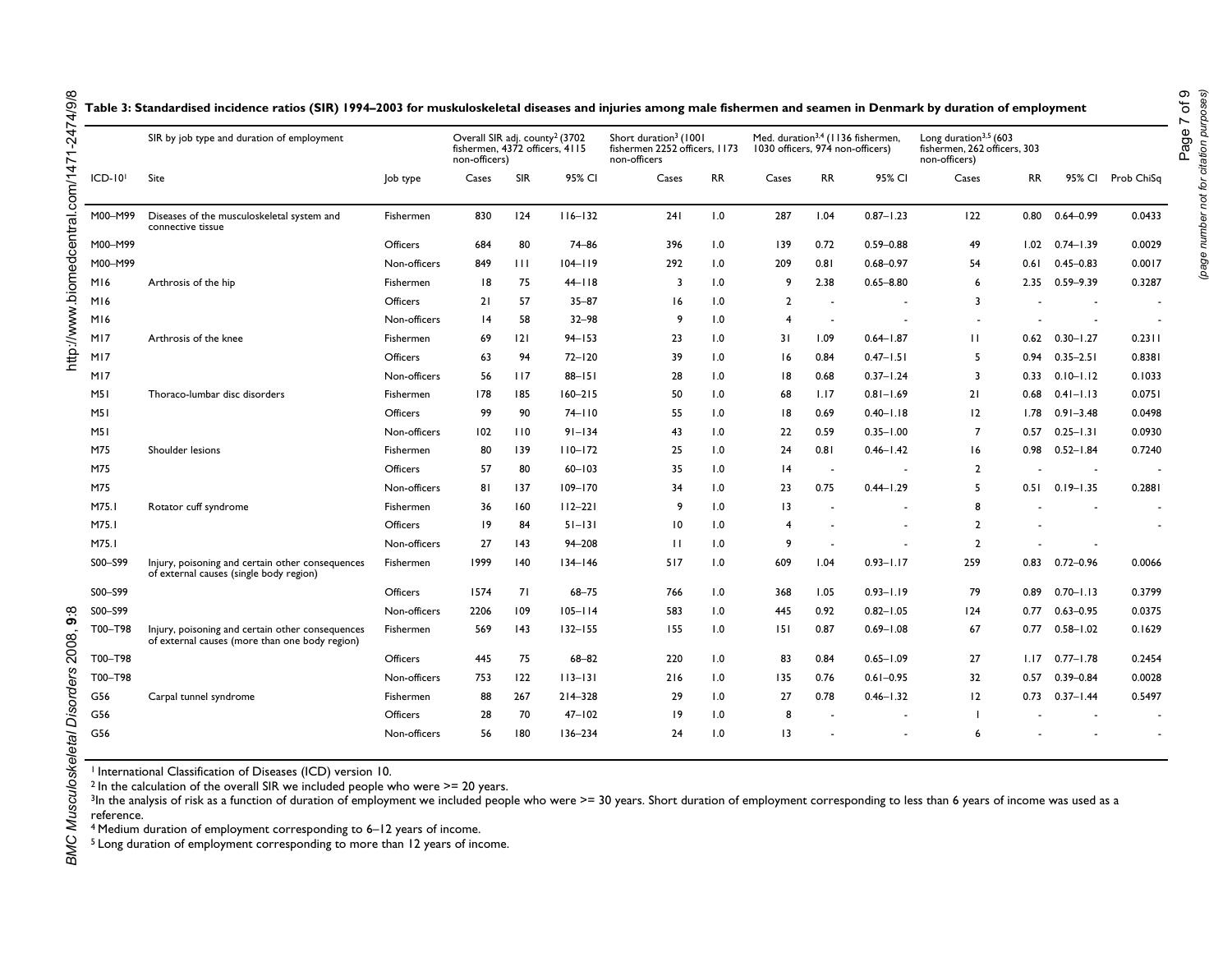expect our results to be biased towards low estimates for some of the diseases we studied. Admission of seamen and fishermen to hospitals in other countries may take place for acute diseases and accidents and low risks are therefore not easily interpreted. We expect that Danish seamen and fishermen are generally referred to treatment at Danish hospitals since medical treatment is free in Denmark. Hospitalisation abroad that is not followed by hospitalisation in Denmark will bias risk estimate towards null. The threshold for hospital contacts generally differs within a population, and we expect people working at sea to have a higher threshold for hospitalisation for most of the diseases studied in this paper due to their long working periods. Still, we found an increased incidence of hospitalisation due to injuries among both fishermen and non-officers. Among fishermen, the SIRs for injuries were increased in 1999 and the SIR ratio for hospital contacts for these conditions rose between the two time periods.

Despite pre-employment selection, we found high hospitalisation rates in the 1999 cohort for knee arthrosis and lumbar disc disorders among fishermen compared with economically active men in general, but that may be due to a difference in the hospitalisation threshold over time. Biomechanical analysis of fishermen on fishing vessels from Sweden revealed that ship motions were mainly counteracted by motions in the lower extremity and lumbar back and induced increased strain here when subjects were standing erect [32]. Holding a load considerably increased the pressure on most joints. Other papers have shown that symptoms from the musculoskeletal system were common and correlated with age, number of years in the fishing trade, type of fishing and type of work on board [20,21,33]. Work tasks implying severe workload included handling the fishing gear and handling the catch. In a Swedish study, musculoskeletal symptoms were one of the major reasons for leaving the job as a fisherman [34]. All fishermen in Denmark have access to compensation if they are forced to quit their job due to work-related illness, especially back pain after many years of heavy lifting. Our finding of arthrosis of the knee among fishermen, but not among seamen, may be due to differences in the size of the ships, the relative stability of the ship at sea, work tasks or employment time. Injuries or a high body-mass index may also be a risk factor for arthrosis of the knee among fishermen, but our data did not allow us to examine this hypothesis [9]. Since 2002– 2003 it has in Denmark also been compulsory for fishermen to pass the health examinations, and the requirements of "fit for duty" are now the same as for seamen. Back in time it is possible that the situation was different. An earlier study of 299 seamen referred to an orthopaedic clinic for knee pathology found that 51% of these patients had a diagnosis of knee osteoarthritis [35]. Genu varus or bow legs were present in 31% of the seamen studied.

Our finding of a high SIR for shoulder diseases among fishermen is backed by data from a recent study showing that shoulder crepitation tended to be more common among fishermen than among welders [10,14]. The findings of a nearly 2-fold elevated SIRs for carpal tunnel syndrome and rotator cuff syndrome among fishermen are new. These associations were present in both cohorts and may be real. A high incidence of traumatic injuries to the shoulder or wrist during fishery or in the spare time may partly explain the finding, but our data did not allow us to investigate this hypothesis further, since only major injuries is expected to be treated at hospitals. Fishermen are also known to have repetitive hyperflexing and twisting movements of the wrists in cold surroundings (when doing repair on the net or tearing fish out of the net), which may explain the wrist symptoms, and physically demanding repetitive work with their shoulder elevated during work with ice in the hold may explain the damage to the shoulder tendons.

Male non-officers had increased SIRs for injuries as shown in previous studies. An increased incidence of injuries compared with the general population indicates that injuries and lesions remain a problem in this trade, even for modern ships [36]. Officers, on the other hand, have less physically demanding work, and we would therefore expect rates for these diseases to be lower and at levels corresponding to those encountered for white collar workers on shore. The increased SIR for carpal tunnel syndrome among non-officers working as deck crew may be due to work with hand-vibrating tools on board (during corrosion repair work) [17]. Other possible explanations were former injuries of the wrist, other working processes or exposures in the spare time.

### **Conclusion**

Fishermen still have increased SIRs for injuries and MSDs and the SIR was augmented for injuries and reduced for hip arthrosis between the two time periods. Our findings suggest an association between work within fishery and the incidence of shoulder lesions, rotator cuff syndrome and carpal tunnel syndrome. Among non-officers the SIRs for injuries and carpal tunnel syndrome were high. A subanalysis revealed that the highest risk for carpal tunnel syndrome was found among male non-officers working as deck crew. Officers have low SIRs for injuries and MSDs. The number of employed Danish fishermen declined with 25% between 1994 and 1999 to 3470. Short-term employments are common in the trades. None of the SIRs increased with increasing length of employment in any of the three trades. Whether these diseases were caused by physically demanding repetitive work, injuries or other conditions among fishermen and seamen needs to be confirmed in studies with more detailed exposure data and confounding control.